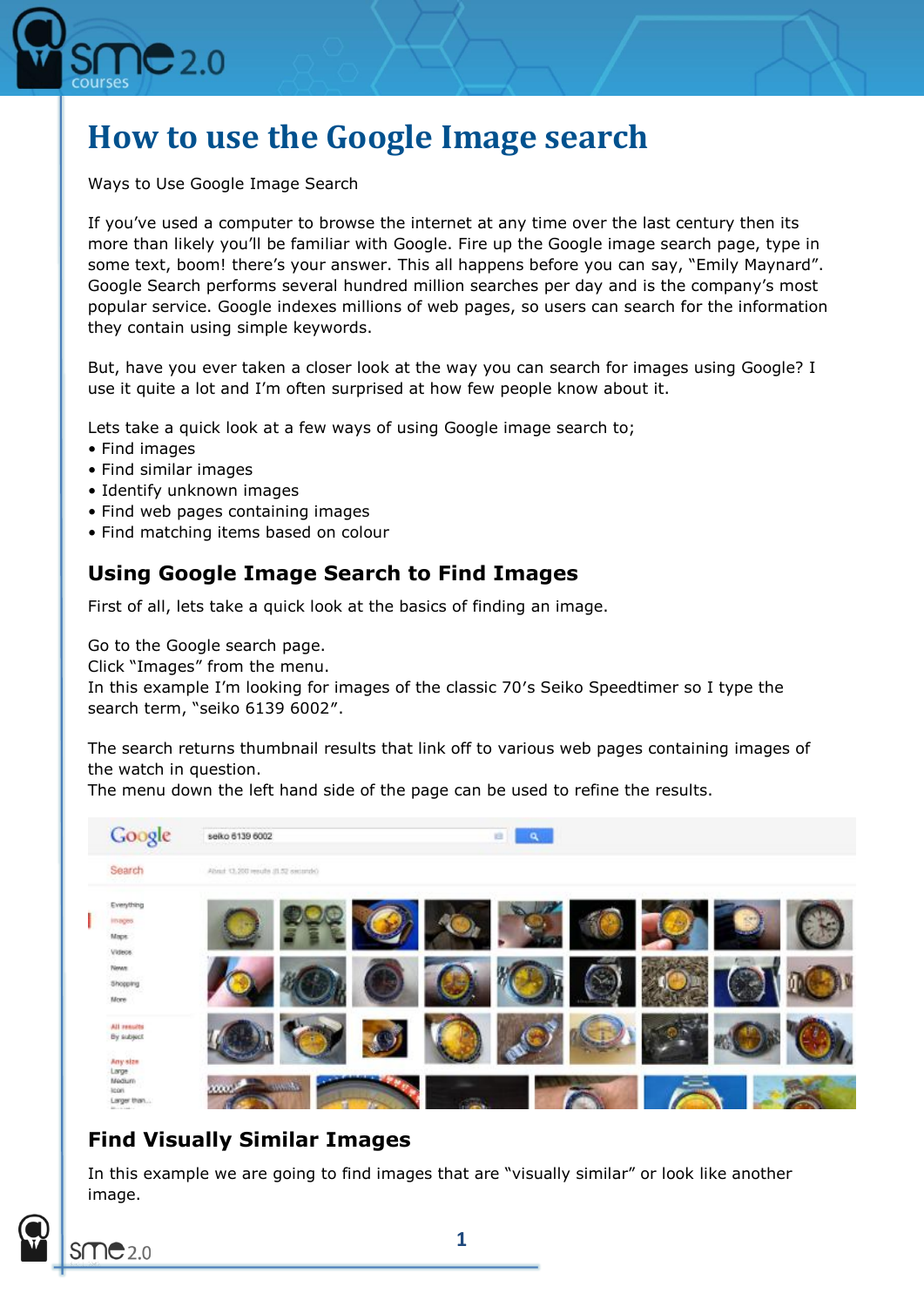This is useful for finding images based on colour, composition or detail within an image rather than known search terms.

Go to the Google search page. Click "Images" from the menu. Click on the camera icon inside the search box.



You will get a drop down that allows you to enter either an existing URL to an image or upload an image.

Click the "Search" button.

The search returns thumbnail results that are "visually similar" to the original image you entered the URL for, or uploaded.

The menu down the left hand side of the page can be used to refine the results.



### **Identify Unknown Images**

In this example we'll see how we can identify an image, the image equivalent of Shazam if you will.

We'll use the beautiful "Miranda and the Tempest" by John William Waterhouse.

To do this follow the same steps as the example above. If the image is well known or if Google has indexed it previously, you'll get the following results.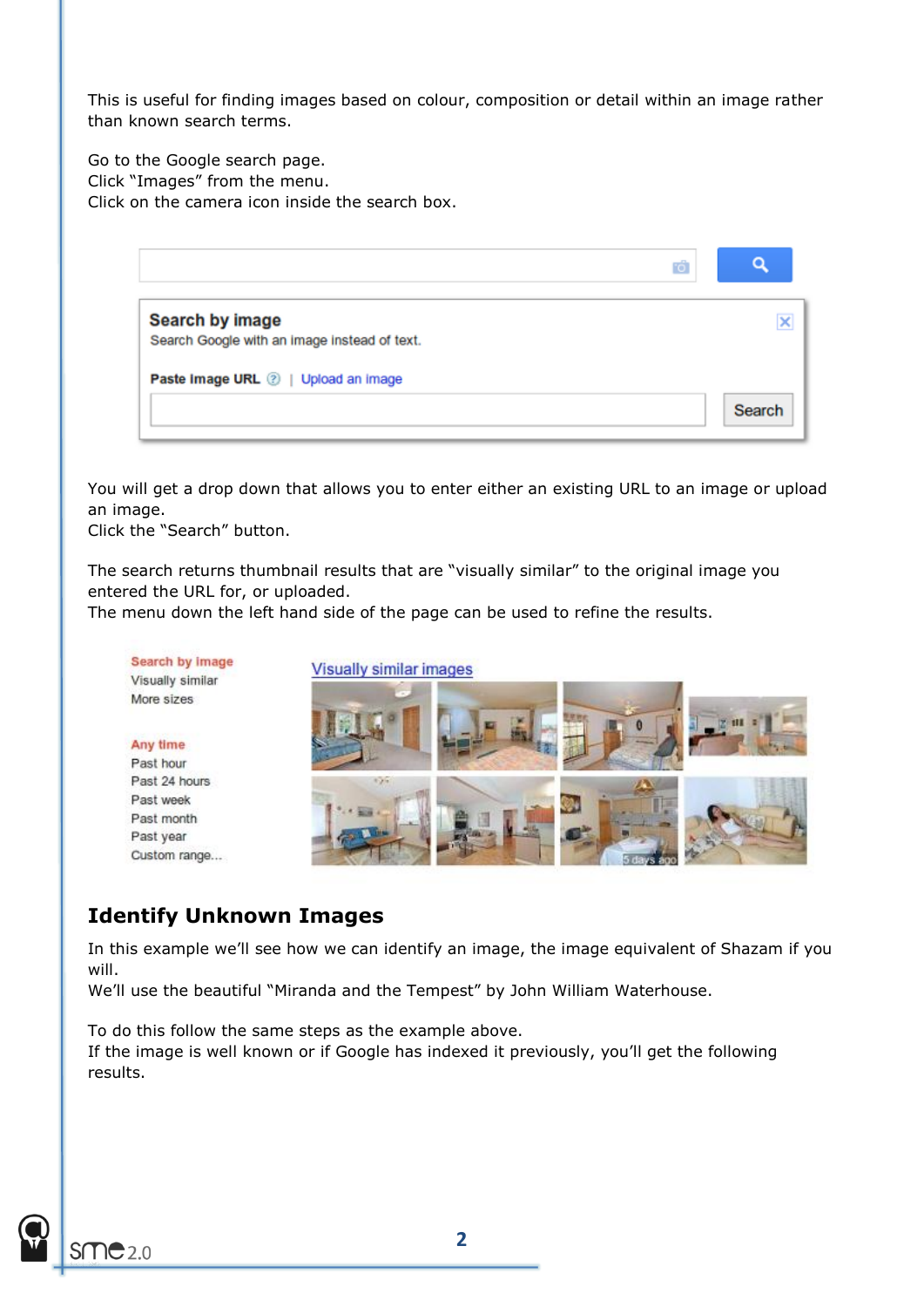

# **Find Web Pages Containing Images**

In this example we'll see how we can find web pages where an image has been used. We'll use an illustration by local Poole artist and illustrator [Jo Parry](http://www.joparryart.com/) for our search.

To do this follow the same steps as the example above.

If the image has been used on a number of web pages that Google has indexed, you'll get the following results.

Pages that include matching images



### **Dreaming Prints by Jo Parry - AllPosters.co.uk**

www.allposters.co.uk/-sp/Dreaming-Posters i1698646 .htm **Dreaming Prints by Jo Parry - AllPosters.co.uk. Choose from over 500000** Posters, Prints & Art. Fast UK Delivery, Value Framing, 100% Satisfaction Guarantee.



#### Jo Parry | Dreaming | Detail | Rosenstiel's

www.felixr.com/print-on-demand/explore/.../jo-parry-dreaming

Jo Parry - Dreaming. Dreaming. Image Detail ... Lazy Bones by Jo Parry ... Jo Parry was born on the south coast of England in the early 1970s and 787 × 787 spent her ...



**Dreaming - Parry Art Prints - Easvart.com** www.easyart.com/art-prints/Jo-Parry/Dreaming-108103.html Dreaming by Jo Parry. Massive range of art prints, posters & canvases. Quality UK framing & 100% Money Back Guarantee!



Dreaming by Jo Parry Art Print - WorldGallery.co.uk www.worldgallery.co.uk/art-print/Dreaming-108103.html £9.99

Jo Parry - Dreaming Art Print. Buy art prints and posters by Jo Parry at the UK's favourite online gallery WorldGallery.co.uk.

# **Find Matching Items Based on Colour**

In this example we are going to find something that matches the colour of an existing item. This is useful for finding cushions that match a lampshade without searching for "red cushions". (I know, I know!)